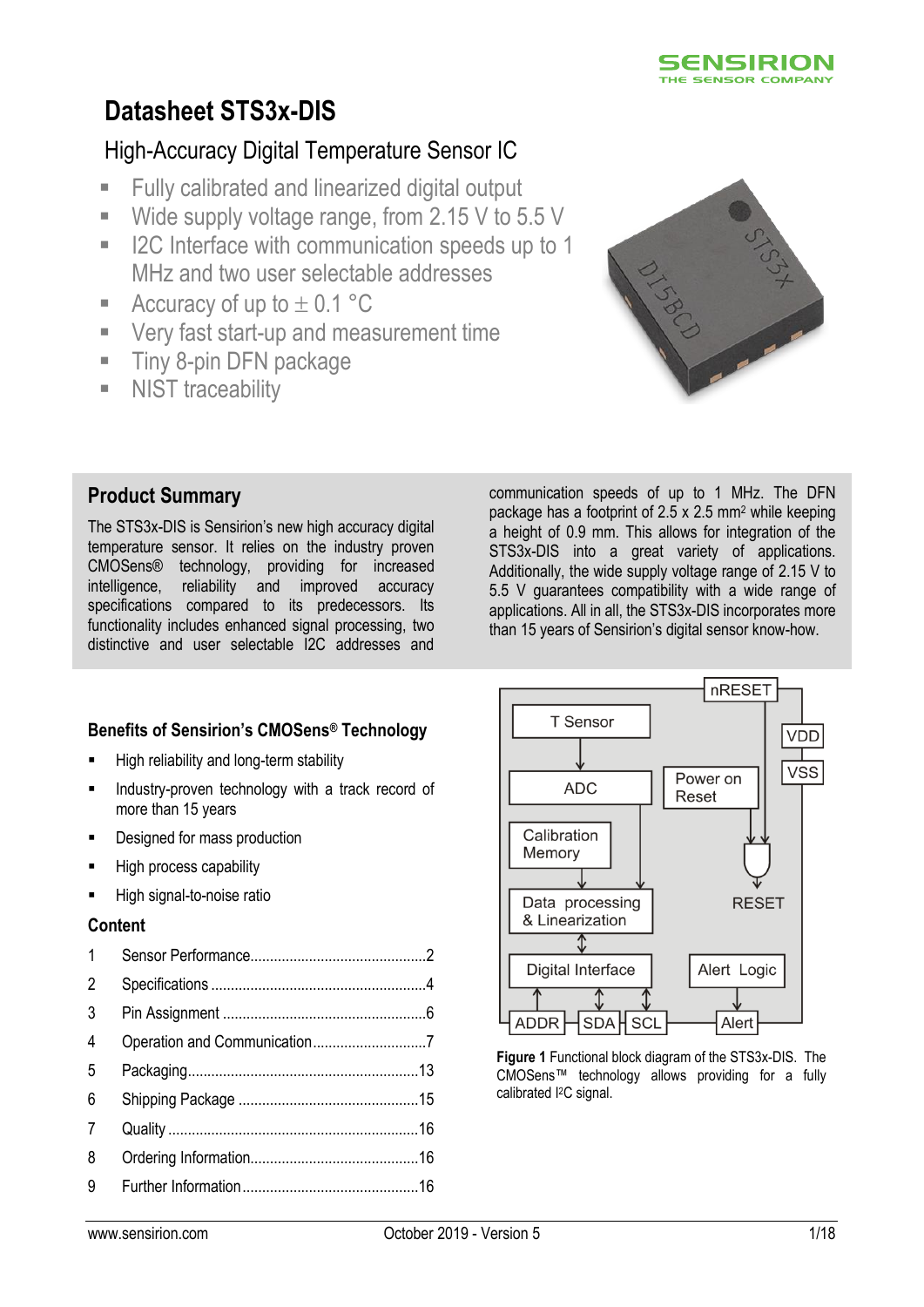

# <span id="page-1-0"></span>**1 Sensor Performance**

## **1.1 Temperature Sensor Performance**

Every STS3x is individually tested and calibrated and is identifiable by its unique serial number. The serial number is stored in an unchangeable OTP memory.

For the temperature calibration, Sensirion uses transfer standards, which are subject to a scheduled calibration procedure. The calibration of the reference, used for the calibration of the transfer standards, is NIST traceable through an ISO/IEC 17025 accredited laboratory.

| Parameter                                                                                                      | Condition                              | Value        | <b>Units</b> |
|----------------------------------------------------------------------------------------------------------------|----------------------------------------|--------------|--------------|
|                                                                                                                | typ., $0^{\circ}$ C to $65^{\circ}$ C  | ±0.2         | °C           |
|                                                                                                                | max.                                   | Figure 2     |              |
|                                                                                                                | typ., $0^{\circ}$ C to $90^{\circ}$ C  | ±0.2         | °C           |
|                                                                                                                | max.                                   | Figure 3     |              |
|                                                                                                                | typ., $20^{\circ}$ C to $60^{\circ}$ C | ±0.1         | $^{\circ}C$  |
|                                                                                                                | max.                                   | Figure 4     |              |
|                                                                                                                | Low                                    | 0.15         | $^{\circ}C$  |
| STS30 Accuracy tolerance<br>STS31 Accuracy tolerance<br>STS35 Accuracy tolerance<br>Repeatability <sup>1</sup> | Medium                                 | 0.08         | $^{\circ}C$  |
|                                                                                                                | High                                   | 0.04         | °C           |
| Resolution                                                                                                     | Typ.                                   | 0.01         | °C           |
| Specified Range                                                                                                | ۰                                      | $-40$ to 125 | °C           |
| Response time <sup>2</sup>                                                                                     | T63%                                   | >2           | s            |
| Long Term Drift                                                                                                | max                                    | < 0.03       | °C/yr        |

<span id="page-1-1"></span>**Table 1** Temperature sensor specification.

<u>.</u>

<sup>1</sup> The stated repeatability is 3 times the standard deviation (3σ) of multiple consecutive measurements at the stated repeatability and at constant ambient conditions. It is a measure for the noise on the physical sensor output.

<sup>&</sup>lt;sup>2</sup> Temperature response times strongly depend on the type of heat exchange, the available sensor surface and the design environment of the sensor in the final application.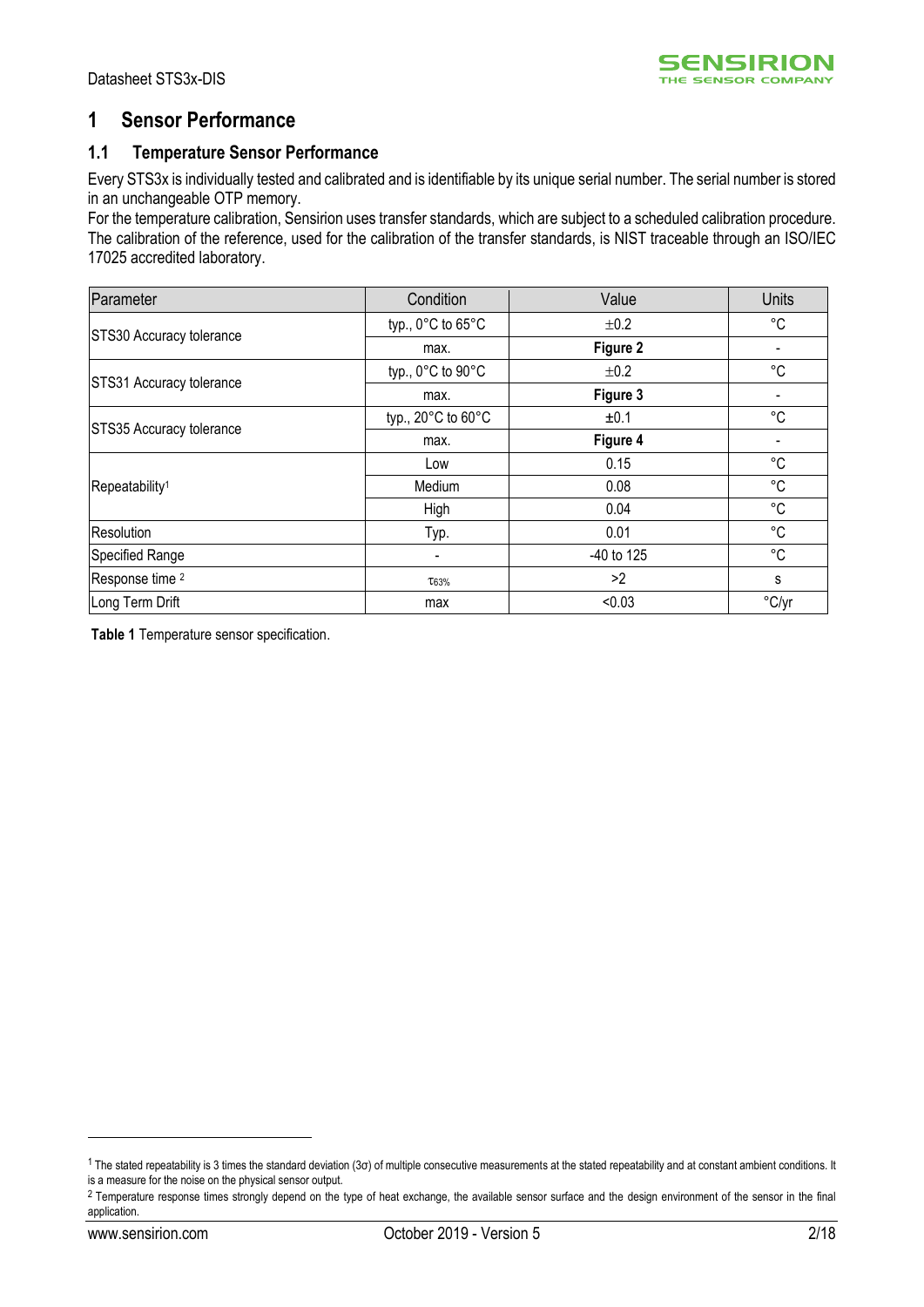



<span id="page-2-0"></span>**Figure 2** Temperature accuracy of the STS30 sensor. **Figure 3** Temperature accuracy of the STS31 sensor.

<span id="page-2-1"></span>



<span id="page-2-2"></span>**Figure 4** Temperature accuracy of the STS35 sensor.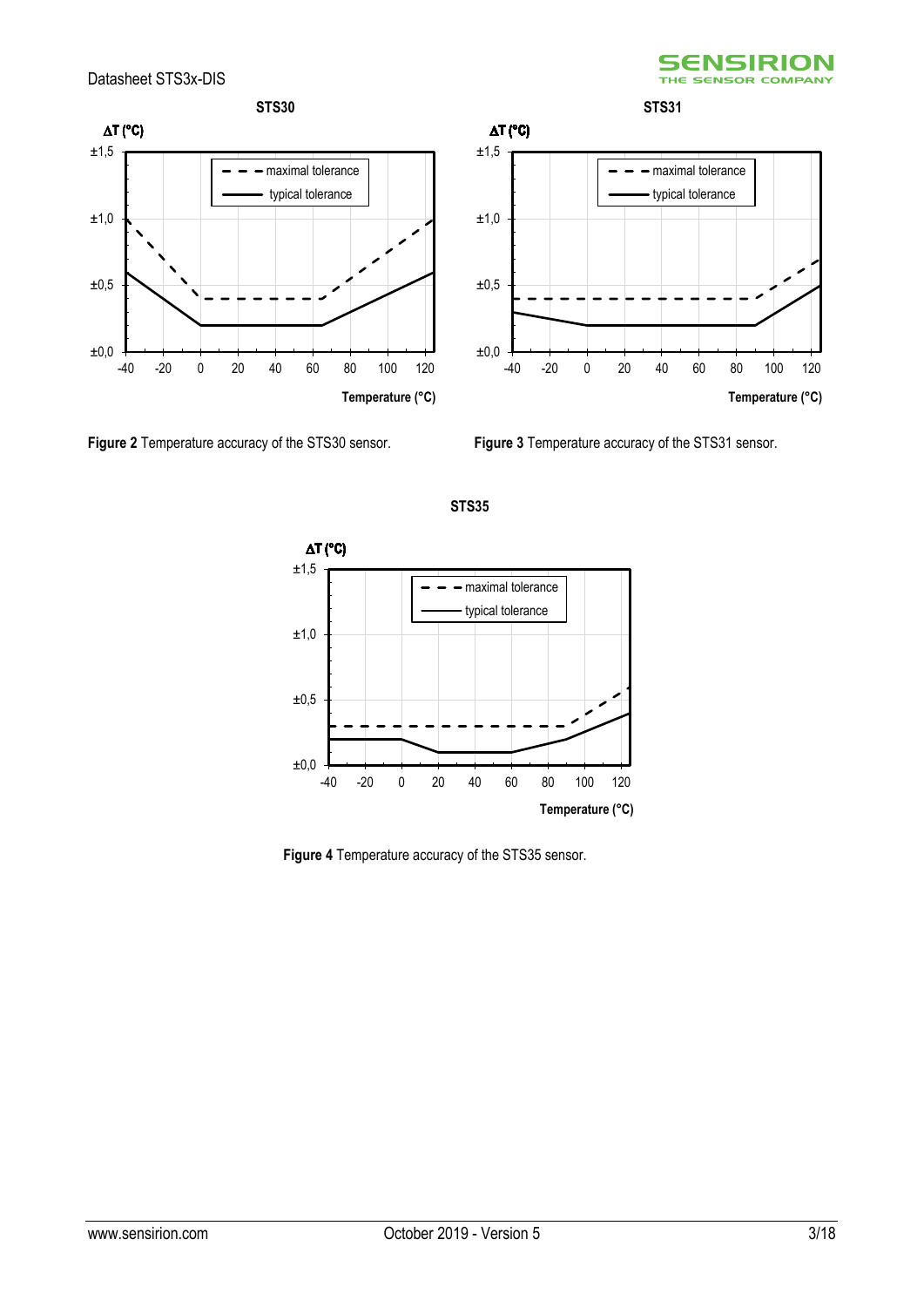# <span id="page-3-0"></span>**2 Specifications**

# **2.1 Electrical Specifications**

| Parameter                                 | Symbol               | Condition                                               | Min. | Typ.                | Max. | <b>Units</b> | Comments                                                                                                                                                                                   |
|-------------------------------------------|----------------------|---------------------------------------------------------|------|---------------------|------|--------------|--------------------------------------------------------------------------------------------------------------------------------------------------------------------------------------------|
| Supply voltage                            | V <sub>DD</sub>      |                                                         | 2.15 | 3.3                 | 5.5  | V            |                                                                                                                                                                                            |
| Power-up/down level                       | <b>VPOR</b>          |                                                         | 1.8  | 2.1                 | 2.15 | $\vee$       |                                                                                                                                                                                            |
| Slew rate change of the<br>supply voltage | V <sub>DD,slew</sub> |                                                         |      |                     | 20   | V/ms         | Voltage changes on the<br>VDD line between<br>V <sub>DD, min</sub> and V <sub>DD</sub> , max<br>should be slower than<br>the maximum slew rate;<br>faster slew rates may<br>lead to reset; |
|                                           |                      | idle state<br>(single shot mode)<br>$T = 25^{\circ}$ C  |      | 0.2                 | 2.0  |              | Current when sensor is<br>not performing a<br>measurement during                                                                                                                           |
|                                           |                      | idle state<br>(single shot mode)<br>$T = 125^{\circ}$ C |      |                     | 6.0  | μA           | single shot mode                                                                                                                                                                           |
| Supply current                            | Inn                  | idle state<br>(periodic data<br>acquisition mode)       |      | 45                  |      | μA           | Current when sensor is<br>not performing a<br>measurement during<br>periodic data acquisition<br>mode                                                                                      |
|                                           |                      | Measuring                                               |      | 600                 | 1500 | $\mu$ A      | Current consumption<br>while sensor is<br>measuring                                                                                                                                        |
|                                           |                      | Average                                                 |      | 1.7                 |      | $\mu$ A      | Current consumption<br>(operation with one<br>measurement per<br>second at lowest<br>repeatability, single shot<br>mode)                                                                   |
| Alert Output driving<br>strength          | <b>IOH</b>           |                                                         |      | 1.5xV <sub>DD</sub> |      | mA           | See also section 3.5                                                                                                                                                                       |
| Heater power                              | $P_{\text{Heater}}$  | Heater running                                          | 3.6  |                     | 33   | mW           | Depending on the<br>supply voltage                                                                                                                                                         |

<span id="page-3-1"></span>**Table 2** Electrical specifications, typical values are valid for T=25°C, min. & max. values for T=-40°C … 125°C.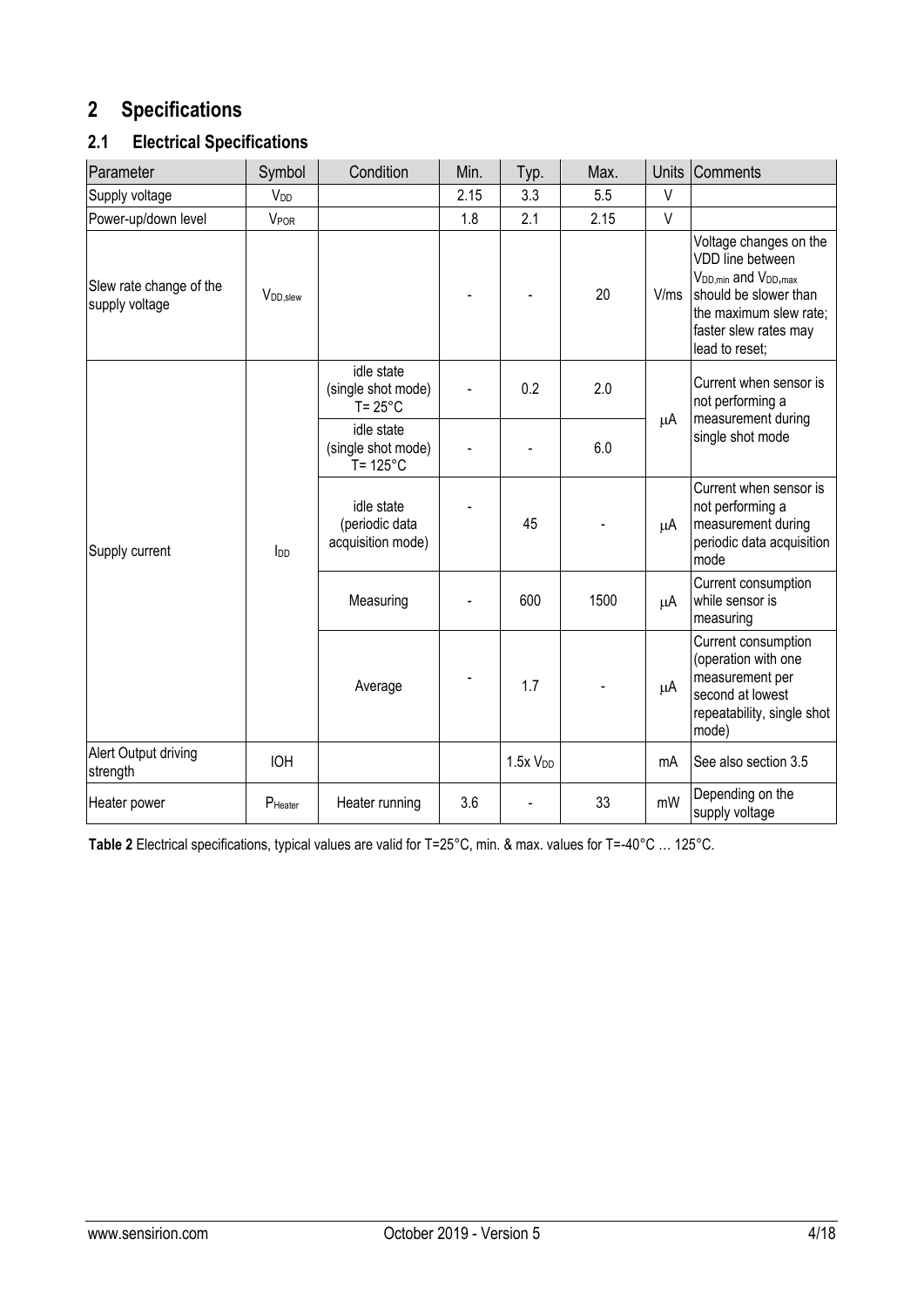# <span id="page-4-1"></span>**2.2 Timing Specification for the Sensor System**

| Parameter               | Symbol              | Conditions                                 | Min. | Typ. | Max. |           | Units Comments                                                                               |
|-------------------------|---------------------|--------------------------------------------|------|------|------|-----------|----------------------------------------------------------------------------------------------|
| Power-up time           | t <sub>PU</sub>     | After hard reset,<br>$V_{DD} \geq V_{POR}$ |      | 0.5  | 1.5  | ms        | Time between V <sub>DD</sub> reaching<br>V <sub>POR</sub> and sensor entering idle<br>Istate |
| Soft reset time         | tsr                 | After soft reset.                          |      | 0.5  | 1.5  | ms        | Time between ACK of soft<br>reset command and sensor<br>entering idle state                  |
| Duration of reset pulse | <b>TRESETN</b>      |                                            |      |      |      | <b>US</b> | See section 3.6                                                                              |
|                         | <b>TMEAS.I</b>      | Low repeatability                          |      | 2.5  | 4.5  | ms        | The three repeatability modes                                                                |
| Measurement duration    | t <sub>MEAS,m</sub> | Medium repeatability                       |      | 4.5  | 6.5  | ms        | differ with respect to                                                                       |
|                         | t <sub>MEAS,h</sub> | High repeatability                         |      | 12.5 | 15.5 | ms        | measurement duration, noise<br>level and energy consumption                                  |

<span id="page-4-2"></span>Table 3 System timing specification, valid from -40 °C to 125 °C and V<sub>DD, min</sub> ... V<sub>DD, max</sub>.

# **2.3 Absolute Minimum and Maximum Ratings**

Stress levels beyond those listed in [Table 4](#page-4-0) may cause permanent damage to the device or affect the reliability of the sensor. These are stress ratings only and functional operation of the device at these conditions is not guaranteed. Ratings are only tested each at a time.

| Parameter                                                                                      | Rating               | Units |
|------------------------------------------------------------------------------------------------|----------------------|-------|
| Supply voltage V <sub>DD</sub>                                                                 | $-0.3$ to 6          |       |
| Max Voltage on pins (pin 1 (SDA); pin 2 (ADDR); pin 3 (ALERT); pin 4<br>(SCL); pin 6 (nRESET)) | $-0.3$ to VDD $+0.3$ |       |
| Input current on any pin                                                                       | ±100                 | mA    |
| Operating temperature range                                                                    | $-40$ to 125         | °C    |
| Storage temperature range                                                                      | $-40$ to 150         | °C    |
| ESD HBM (human body model) <sup>3</sup>                                                        | 4                    | kV    |
| ESD CDM (charge device model) <sup>4</sup>                                                     | 750                  |       |

<span id="page-4-0"></span>**Table 4** Minimum and maximum ratings; values may only be applied for short time periods.

<u>.</u>

<sup>3</sup> According to ANSI/ESDA/JEDEC JS-001-2014; AEC-Q100-002.

<sup>4</sup> According to ANSI/ESD S5.3.1-2009; AEC-Q100-011.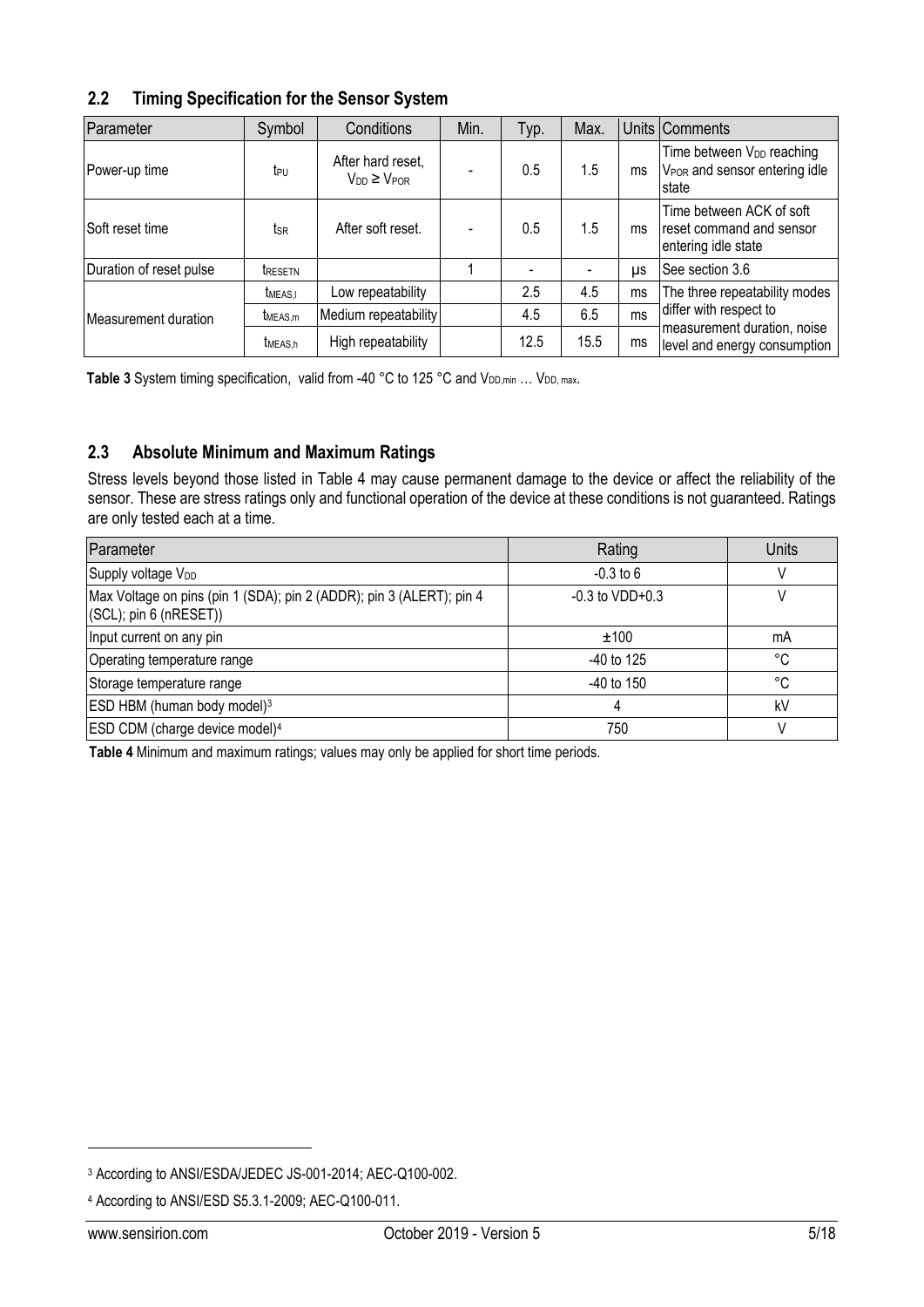# <span id="page-5-0"></span>**3 Pin Assignment**

The STS3x-DIS comes in a tiny 8-pin DFN package – see [Table 5.](#page-5-1)

| Pin | Name                                               | Comments                                                                                                                                                          |  |  |
|-----|----------------------------------------------------|-------------------------------------------------------------------------------------------------------------------------------------------------------------------|--|--|
| 1   | <b>SDA</b>                                         | Serial data; input / output                                                                                                                                       |  |  |
| 2   | <b>ADDR</b>                                        | Address pin; input; connect to either<br>logic high or low, do not leave<br>floating                                                                              |  |  |
| 3   | <b>ALERT</b>                                       | Indicates alarm condition; output;<br>must be left floating if unused                                                                                             |  |  |
| 4   | <b>SCL</b>                                         | Serial clock; input / output                                                                                                                                      |  |  |
| 5   | VDD                                                | Supply voltage; input                                                                                                                                             |  |  |
| 6   | nRESET                                             | Reset pin active low; input; if not<br>used it is recommended to be left<br>floating; can be connected to VDD<br>with a series resistor of $R \ge 2$ k $\Omega$ . |  |  |
| 7   | R                                                  | No electrical function; to be<br>connected to VSS                                                                                                                 |  |  |
| 8   | VSS                                                | Ground                                                                                                                                                            |  |  |
|     | $\overline{2}$<br>$\overline{3}$<br>$\overline{4}$ | $\overline{8}$<br>$\overline{7}$<br>$\sqrt{6}$<br>$\overline{5}$                                                                                                  |  |  |

<span id="page-5-1"></span>**Table 5** STS3x-DIS pin assignment (transparent top view). Dashed lines are only visible if viewed from below. The die pad is internally connected to VSS.

# **3.1 Power Pins (VDD, VSS)**

The electrical specifications of the STS3x-DIS are shown in [Table 2.](#page-3-1) The power supply pins must be decoupled with a 100 nF capacitor that shall be placed as close to the sensor as possible – see [Figure 5](#page-5-2) for a typical application circuit.

# **3.2 Serial Clock and Serial Data (SCL, SDA)**

SCL is used to synchronize the communication between microcontroller and the sensor. The clock frequency can be freely chosen between 0 to 1000 kHz. Commands with clock stretching according to I2C Standard<sup>5</sup> are supported.

The SDA pin is used to transfer data to and from the sensor. Communication with frequencies up to 400 kHz must meet the I2C *Fast Mod[e](#page-5-3)*<sup>5</sup> standard. Communication

frequencies up to 1 MHz are supported following the specifications given in **[Table 18](#page-11-0)**.

Both SCL and SDA lines are open-drain I/Os with diodes to VDD and VSS. They should be connected to external pull-up resistors (please refer to [Figure 5\)](#page-5-2). A device on the I2C bus must only drive a line to ground. The external pull-up resistors (e.g.  $R_p = 10 \text{ k}\Omega$ ) are required to pull the signal high. For dimensioning resistor sizes please take bus capacity and communication frequency into account (see for example Section 7.1 of NXPs I2C Manual for more detail[s](#page-5-3)<sup>5</sup>). It should be noted that pull-up resistors may be included in I/O circuits of microcontrollers. It is recommended to wire the sensor according to the application circuit as shown in [Figure 5.](#page-5-2)



<span id="page-5-2"></span>**Figure 5** Typical application circuit. Please note that the positioning of the pins does not reflect the position on the real sensor. This is shown i[n Table 5.](#page-5-1)

# **3.3 Die Pad (center pad)**

The die pad or center pad is visible from below and located in the center of the package. It is electrically connected to VSS. Hence electrical considerations do not impose constraints on the wiring of the die pad. However, due to mechanical reasons it is recommended to solder the center pad to the PCB. For more information on design-in, please refer to the document "SHTxx\_STSxx Design Guide".

# **3.4 ADDR Pin**

<span id="page-5-3"></span>Through the appropriate wiring of the ADDR pin the I2C address can be selected (see [Table 6](#page-6-3) for the respective addresses). The ADDR pin can either be connected to logic high or logic low. The address of the sensor can be changed dynamically during operation by switching the level on the ADDR pin. The only constraint is that the level has to stay constant starting from the I2C start condition until the communication is finished. This allows to connect more than two STS3x-DIS onto the same bus.

<u>.</u>

<sup>5</sup> [http://www.nxp.com/documents/user\\_manual/UM10204.pdf](http://www.nxp.com/documents/user_manual/UM10204.pdf)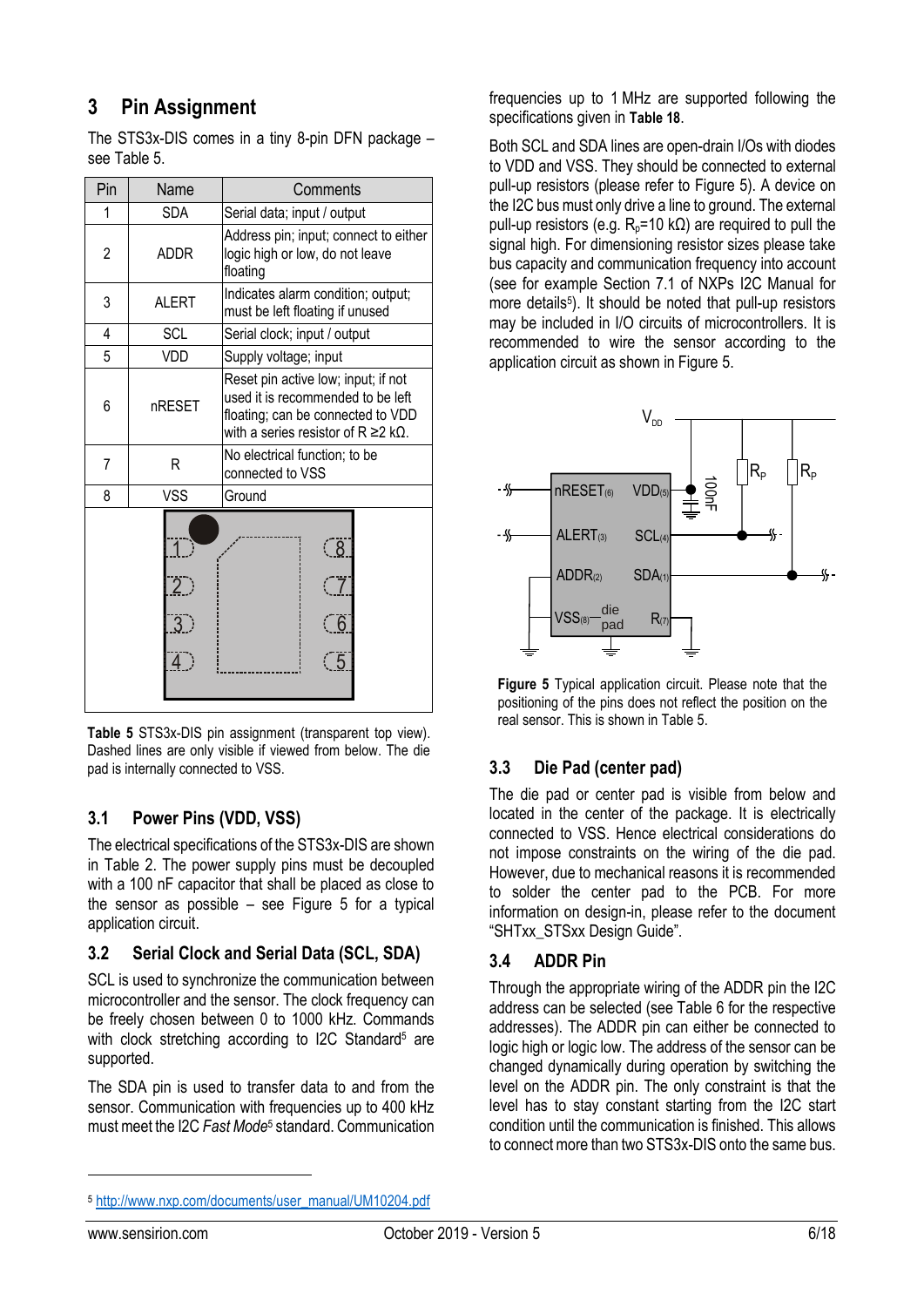The dynamical switching requires individual ADDR lines to the sensors.

Please note that the I2C address is represented through the 7 MSBs of the I2C read or write header. The LSB switches between read or write header. The wiring for the default address is shown in [Table 6](#page-6-3) and [Figure 5.](#page-5-2) The ADDR pin must not be left floating. Please note that only the 7 MSBs of the I2C Read/Write header constitute the I2C Address.

| STS3x-DIS     | I2C Address in Hex.<br>representation | Condition                                  |
|---------------|---------------------------------------|--------------------------------------------|
| I2C address A | 0x4A (default)                        | ADDR (pin 2)<br>connected to logic<br>low  |
| I2C address B | 0x4B                                  | ADDR (pin 2)<br>connected to logic<br>high |

<span id="page-6-3"></span>**Table 6** I2C device addresses

# <span id="page-6-1"></span>**3.5 ALERT Pin**

The alert pin may be used to connect to the interrupt pin of a microcontroller. The output of the pin depends on the value of the temperature reading relative to programmable limits. Its function is explained in a separate application note. If not used, this pin must be left floating. The pin switches high, when alert conditions are met. The maximum driving loads are listed in [Table](#page-3-1)  [2.](#page-3-1) Be aware that self-heating might occur, depending on the amount of current that flows. Self-heating can be prevented if the Alert Pin is only used to switch a transistor.

# <span id="page-6-2"></span>**3.6 nRESET Pin**

The nReset pin may be used to generate a reset of the sensor. A minimum pulse duration of 1 µs is required to reliably trigger a reset of the sensor. Its function is explained in more detail in section [4.](#page-6-0) If not used it is recommended to leave the pin floating or to connect it to VDD with a series resistor of R ≥2 kΩ. However, the nRESET pin is internally connected to VDD with a pull up resistor of R = 50 k $\Omega$  (typ.).

# <span id="page-6-0"></span>**4 Operation and Communication**

The STS3x-DIS supports I2C fast mode (and frequencies up to 1000 kHz). Clock stretching can be enabled and disabled through the appropriate user command. For detailed information on the I2C protocol, refer to NXP I2C-bus specification<sup>6</sup>.

After sending a command to the sensor a minimal waiting time of 1ms is needed before another command can be received by the sensor.

All STS3x-DIS commands and data are mapped to a 16 bit address space. Additionally, data and commands are protected with a CRC checksum. This increases communication reliability. The 16 bits commands to the sensor already include a 3 bit CRC checksum. Data sent from and received by the sensor is always succeeded by an 8 bit CRC.

In write direction it is mandatory to transmit the checksum, since the STS3x-DIS only accepts data if it is followed by the correct checksum. In read direction it is left to the master to read and process the checksum.

## <span id="page-6-5"></span>**4.1 Power-Up and Communication Start**

The sensor starts powering-up after reaching the powerup threshold voltage  $V_{POR}$  specified in [Table 2.](#page-3-1) After reaching this threshold voltage the sensor needs the time  $t_{\text{PU}}$  to enter idle state. Once the idle state is entered it is ready to receive commands from the master (microcontroller).

Each transmission sequence begins with a START condition (S) and ends with a STOP condition (P) as described in the I2C-bus specification. Whenever the sensor is powered up, but not performing a measurement or communicating, it automatically enters idle state for energy saving. This idle state cannot be controlled by the user.

# **4.2 Starting a Measurement**

A measurement communication sequence consists of a START condition, the I2C write header (7-bit I2C device address plus 0 as the write bit) and a 16-bit measurement command. The proper reception of each byte is indicated by the sensor. It pulls the SDA pin low (ACK bit) after the falling edge of the 8th SCL clock to indicate the reception. A complete measurement cycle is depicted i[n Table 7.](#page-7-0)

With the acknowledgement of the measurement command, the STS3x-DIS starts measuring the temperature.

#### **4.3 Measurement Commands for Single Shot Data Acquisition Mode**

In this mode one issued measurement command triggers the acquisition of a 16 bit temperature value. During transmission that value is always followed by a CRC checksum, see section [4.4.](#page-7-1)

<span id="page-6-4"></span>In single shot mode different measurement commands can be selected. The 16 bit commands are shown in [Table 7.](#page-7-0) They differ with respect to repeatability (low,

-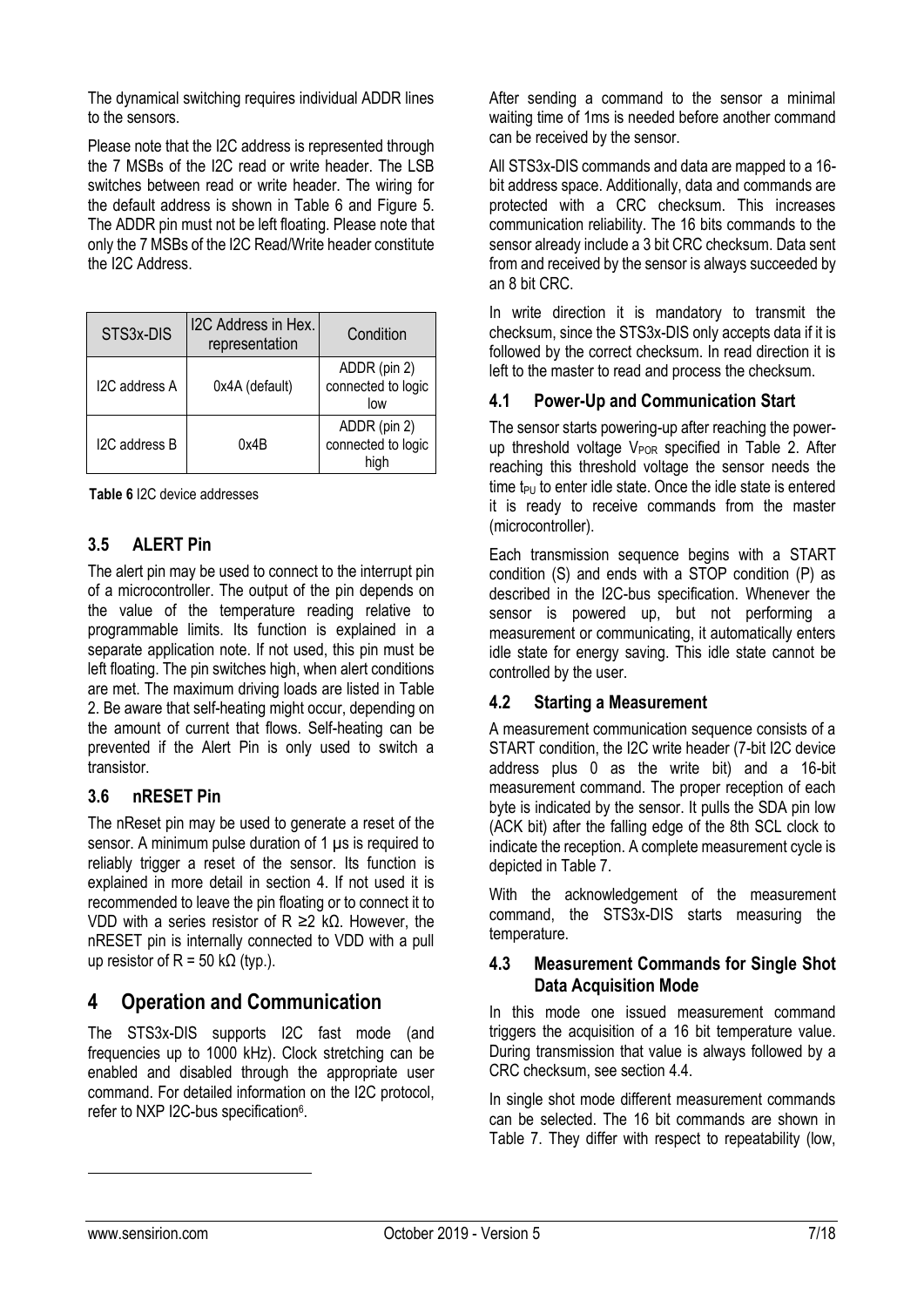medium and high) and clock stretching (enabled or disabled).

The repeatability setting influences the measurement duration and thus the overall energy consumption of the sensor. This is explained in section [2.2.](#page-4-1)



<span id="page-7-0"></span>**Table 7** Measurement commands in single shot mode. The first "SCL free" block indicates a minimal waiting time of 1ms (clear blocks are controlled by the microcontroller, grey blocks by the sensor).

# <span id="page-7-1"></span>**4.4 Readout of Measurement Results for Single Shot Mode**

After the sensor has completed the measurement, the master can read the measurement result by sending a START condition followed by an I2C read header. The sensor will acknowledge the reception of the read header and send two bytes of data (temperature) followed by one byte CRC checksum. Each byte must be acknowledged by the microcontroller with an ACK condition for the sensor to continue sending data. If the sensor does not receive an ACK from the master after any byte of data, it will not continue sending data.

After having received the checksum for the temperature value a NACK and stop condition should be sent (see [Table 7\)](#page-7-0).

The I2C master can abort the read transfer with a NACK condition after any data byte if it is not interested in the CRC.

## **No Clock Stretching**

When a command without clock stretching has been issued, the sensor responds to a read header with a not acknowledge (NACK), if no data is present.

## **Clock Stretching**

When a command with clock stretching has been issued, the sensor responds to a read header with an ACK and subsequently pulls down the SCL line. The SCL line is pulled down until the measurement is complete. As soon as the measurement is complete, the sensor releases the SCL line and sends the measurement results.

### **4.5 Measurement Commands for Periodic Data Acquisition Mode**

In this mode one issued measurement command yields a stream of 16 bit temperature values.

In periodic mode different measurement commands can be selected. The corresponding 16 bit commands are shown i[n Table 8.](#page-8-0) They differ with respect to repeatability (low, medium and high) and data acquisition frequency (0.5, 1, 2, 4 & 10 measurements per second, mps). Clock stretching cannot be selected in this mode.

The data acquisition frequency and the repeatability setting influences the measurement duration and the current consumption of the sensor. This is explained in section [2.2](#page-4-1) of this datasheet.

If a measurement command is issued, while the sensor is busy with a measurement (measurement durations see [Table 3\)](#page-4-2), it is recommended to issue a break command first (see section [4.7\)](#page-8-1). Upon reception of the break command the sensor will abort the ongoing measurement and enter the single shot mode.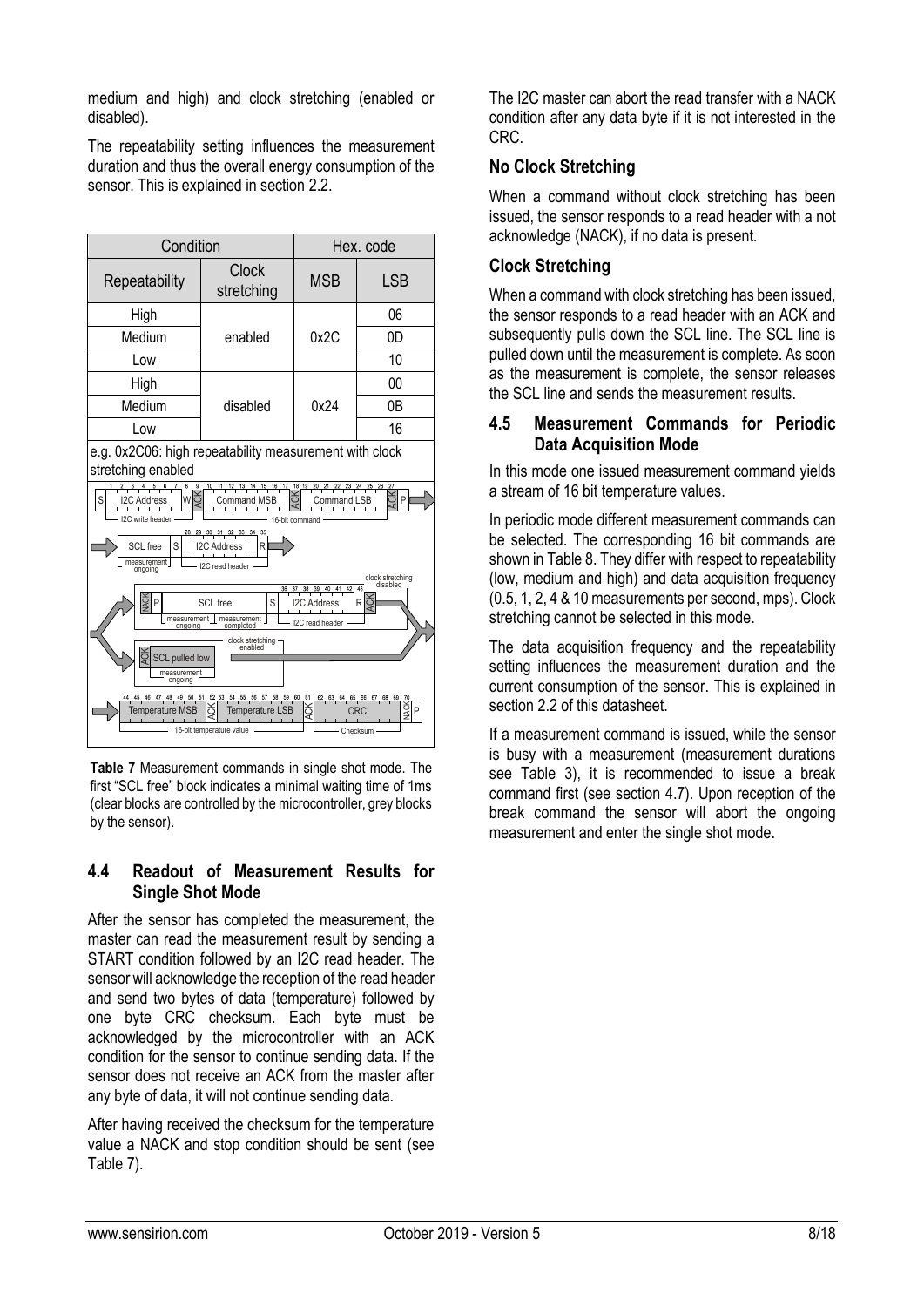| Condition                                                                                                                                                                                                                                |                | Hex. code  |            |  |
|------------------------------------------------------------------------------------------------------------------------------------------------------------------------------------------------------------------------------------------|----------------|------------|------------|--|
| Repeatability                                                                                                                                                                                                                            | mps            | <b>MSB</b> | <b>LSB</b> |  |
| High                                                                                                                                                                                                                                     |                |            | 32         |  |
| Medium                                                                                                                                                                                                                                   | 0.5            | 0x20       | 24         |  |
| Low                                                                                                                                                                                                                                      |                |            | 2F         |  |
| High                                                                                                                                                                                                                                     |                |            | 30         |  |
| Medium                                                                                                                                                                                                                                   | 1              | 0x21       | 26         |  |
| Low                                                                                                                                                                                                                                      |                |            | 2D         |  |
| High                                                                                                                                                                                                                                     |                |            | 36         |  |
| Medium                                                                                                                                                                                                                                   | $\overline{2}$ | 0x22       | 20         |  |
| Low                                                                                                                                                                                                                                      |                |            | 2B         |  |
| High                                                                                                                                                                                                                                     |                |            | 34         |  |
| Medium                                                                                                                                                                                                                                   | 4              | 0x23       | 22         |  |
| Low                                                                                                                                                                                                                                      |                |            | 29         |  |
| High                                                                                                                                                                                                                                     |                |            | 37         |  |
| Medium                                                                                                                                                                                                                                   | 10             | 0x27       | 21         |  |
| Low                                                                                                                                                                                                                                      |                |            | 2A         |  |
| e.g. 0x2130: 1 high repeatability mps - measurement per                                                                                                                                                                                  |                |            |            |  |
| second                                                                                                                                                                                                                                   |                |            |            |  |
| 18<br>5<br>6<br>$\overline{7}$<br>8<br>9<br>$\overline{2}$<br>3<br>8<br>9<br>10<br>3<br>5<br>6<br>11<br>13<br>15<br>16<br>17<br><b>ACK</b><br>wğ<br>S<br>I2C Address<br>Command MSB<br>Command LSB<br>I2C write header<br>16-bit command |                |            |            |  |

<span id="page-8-0"></span>**Table 8**Measurement commands for periodic data acquisition mode (clear blocks are controlled by the microcontroller, grey blocks by the sensor). N.B.: At the highest mps setting selfheating of the sensor might occur.

#### **4.6 Readout of Measurement Results for Periodic Mode**

Transmission of the measurement data can be initiated through the fetch data command shown in [Table 9.](#page-8-2) If no measurement data is present the I2C read header is responded with a NACK (Bit 9 in [Table 9\)](#page-8-2) and the communication stops. After the read out command fetch data has been issued, the data memory is cleared, i.e. no measurement data is present.



<span id="page-8-2"></span>**Table 9** Fetch Data command (clear blocks are controlled by the microcontroller, grey blocks by the sensor)

# <span id="page-8-1"></span>**4.7 Break command / Stop Periodic Data Acquisition Mode**

The periodic data acquisition mode can be stopped using the break command shown in [Table 10.](#page-8-3) It is recommended to stop the periodic data acquisition prior to sending another command (except Fetch Data command) using the break command. Upon reception of the break command the sensor will abort the ongoing measurement and enter the single shot mode. This takes 1ms.

| Command                                                                                                         | <b>Hex Code</b>                                           |
|-----------------------------------------------------------------------------------------------------------------|-----------------------------------------------------------|
| <b>Break</b>                                                                                                    | 0x3093                                                    |
| 1 2 3 4 5 6 7 8 9 1 2 3 4 5 6 7 8 9 10 11 12 13 14 15 16 17 18<br><b>I2C Address</b><br>S<br>-I2C write header- | Command MSB $\ddot{\odot}$ Command LSB<br>-16 bit command |

<span id="page-8-3"></span>**Table 10** Break command (clear blocks are controlled by the microcontroller, grey blocks by the sensor).

# **4.8 Reset**

A system reset of the STS3x-DIS can be generated externally by issuing a command (soft reset) or by sending a pulse to the dedicated reset pin (nReset pin). Additionally, a system reset is generated internally during power-up. During the reset procedure the sensor will not process commands.

In order to achieve a full reset of the sensor without removing the power supply, it is recommended to use the nRESET pin of the STS3x-DIS.

# **Interface Reset**

If communication with the device is lost, the following signal sequence will reset the serial interface: While leaving SDA high, toggle SCL nine or more times. This must be followed by a Transmission Start sequence preceding the next command. This sequence resets the interface only. The status register preserves its content.

#### **Soft Reset / Re-Initialization**

The STS3x-DIS provides a soft reset mechanism that forces the system into a well-defined state without removing the power supply. When the system is in idle state the soft reset command can be sent to the STS3x-DIS. This triggers the sensor to reset its system controller and reloads calibration data from the memory. In order to start the soft reset procedure the command as shown i[n Table 11](#page-9-0) should be sent.

It is worth noting that the sensor reloads calibration data prior to every measurement by default.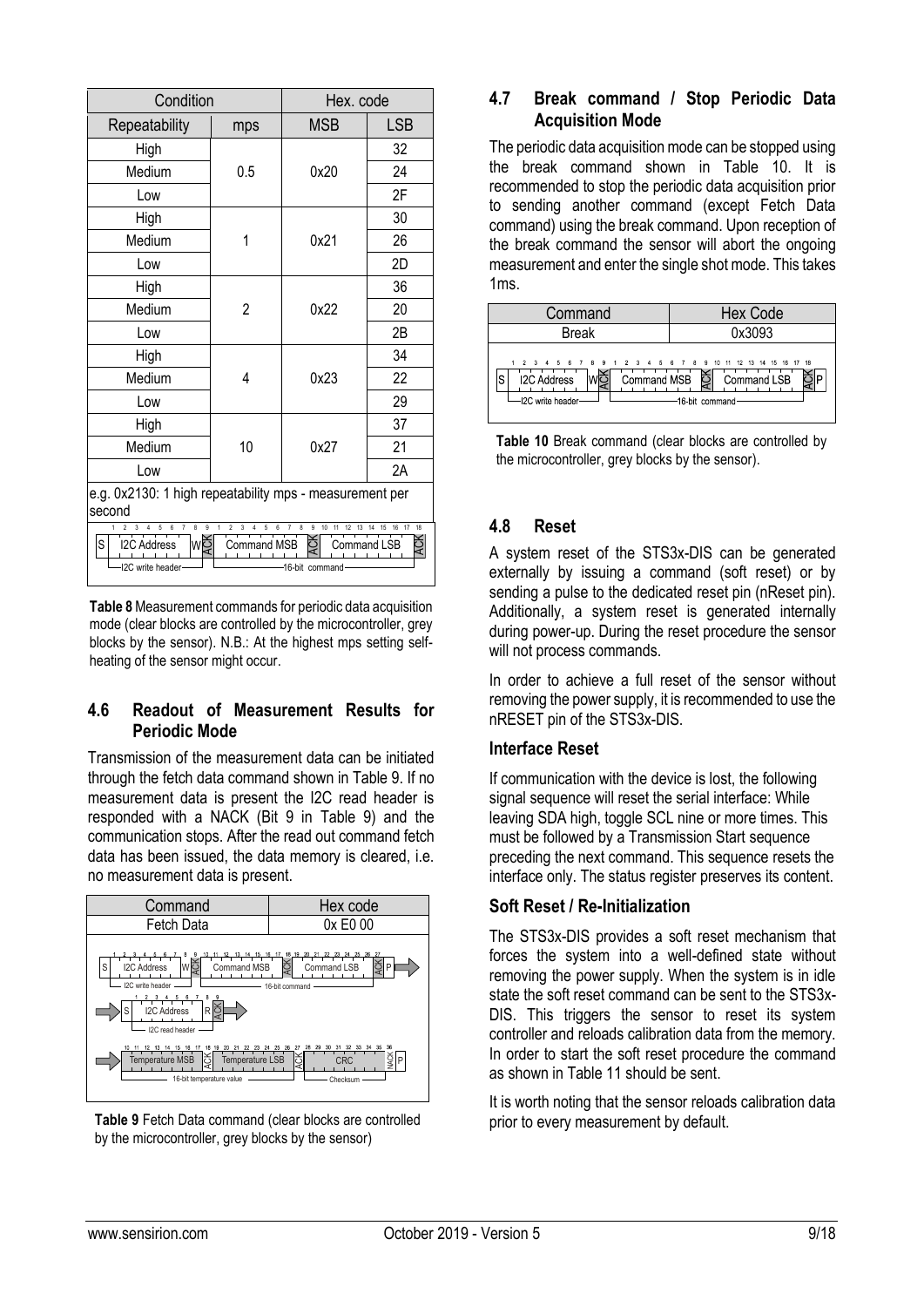

<span id="page-9-0"></span>**Table 11** Soft reset command (clear blocks are controlled by the microcontroller, grey blocks by the sensor)

# **Reset through General Call**

Additionally, a reset of the sensor can also be generated using the "general call" mode according to I2C-bus specification<sup>6</sup>[.](#page-6-4) This generates a reset which is functionally identical to using the nReset pin. It is important to understand that a reset generated in this way is not device specific. All devices on the same I2C bus that support the general call mode will perform a reset. Additionally, this command only works when the sensor is able to process I2C commands. The appropriate command consists of two bytes and is shown in [Table 12.](#page-9-1)

| Command                                                                          | Code                                                                                       |  |
|----------------------------------------------------------------------------------|--------------------------------------------------------------------------------------------|--|
| Address byte                                                                     | 0x00                                                                                       |  |
| Second byte                                                                      | 0x06                                                                                       |  |
| Reset command using the<br>general call address                                  | 0x0006                                                                                     |  |
| $\mathbf{g}$<br>General Call Address<br>S<br>General Call 1 <sup>st</sup> byte - | 9<br>9<br><b>ACK</b><br>ACK<br><b>Reset Command</b><br>General Call 2 <sup>nd</sup> byte - |  |

<span id="page-9-1"></span>Table 12 Reset through the general call address (clear blocks are controlled by the microcontroller, grey blocks by the sensor).

# **Reset through the nReset Pin**

Pulling the nReset pin low (see [Table 5\)](#page-5-1) generates a reset similar to a hard reset. The nReset pin is internally connected to VDD through a pull-up resistor and hence active low. The nReset pin has to be pulled low for a minimum of 1  $\mu$ s to generate a reset of the sensor.

# **Hard Reset**

A hard reset is achieved by switching the supply voltage to the VDD Pin off and then on again. In order to prevent powering the sensor over the ESD diodes, the voltage to pins 1 (SDA), 4 (SCL) and 2 (ADDR) also needs to be removed.

#### <span id="page-9-4"></span>**4.9 Heater**

The STS3x is equipped with an internal heater, which is meant for plausibility checking only. The temperature increase achieved by the heater depends on various parameters and lies in the range of a few degrees centigrade. It can be switched on and off by command, see table below. The status is listed in the status register. After a reset the heater is disabled (default condition).



**Table 13** Heater command (clear blocks are controlled by the microcontroller, grey blocks by the sensor)

# **4.10 Status Register**

The status register contains information on the operational status of the heater, the alert mode and on the execution status of the last command and the last write sequence. The command to read out the status register is shown in [Table 14](#page-9-2) whereas a description of the content can be found in [Table 16.](#page-10-0)



<span id="page-9-2"></span>**Table 14** Command to read out the status register (clear blocks are controlled by the microcontroller, grey blocks by the sensor)

# **Clear Status Register**

All flags (Bit 15, 10, 4) in the status register can be cleared (set to zero) by sending the command shown in [Table 15.](#page-9-3)

| Command                                                                                                                   | <b>Hex Code</b>                 |
|---------------------------------------------------------------------------------------------------------------------------|---------------------------------|
| Clear status register                                                                                                     | 0x3041                          |
| 1 2 3 4 5 6 7 8 9 1 2 3 4 5 6 7 8 9 10 11 12 13 14 15 16 17 18<br>Command MSB<br><b>I2C Address</b><br>-I2C write header- | Command LSB<br>-16-bit command- |

<span id="page-9-3"></span>**Table 15** Command to clear the status register (clear blocks are controlled by the microcontroller, grey blocks by the sensor)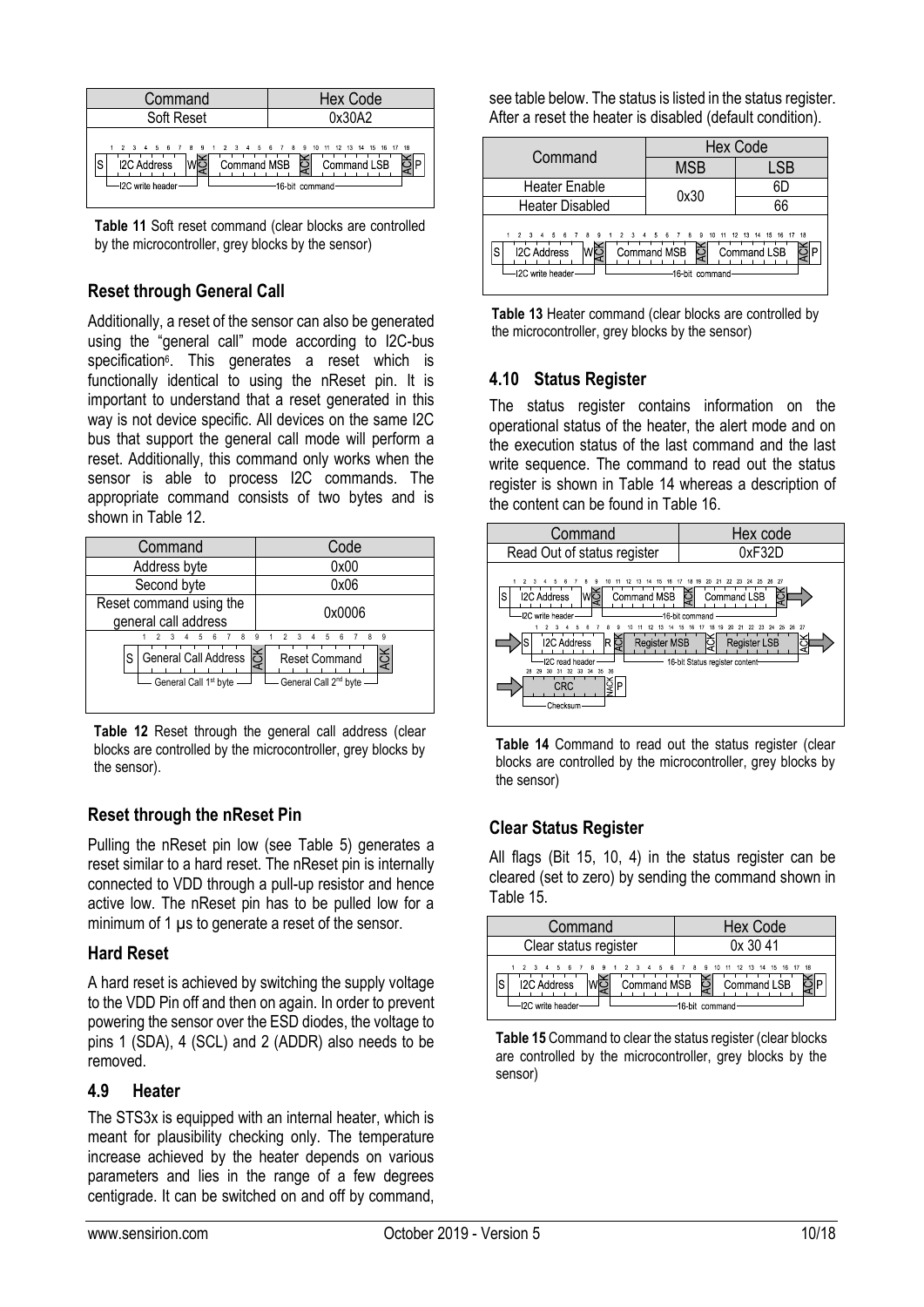| Bit      | Field description                                                                                                                                                    | Default                                       |
|----------|----------------------------------------------------------------------------------------------------------------------------------------------------------------------|-----------------------------------------------|
|          |                                                                                                                                                                      | value                                         |
| 15       | Alert pending status                                                                                                                                                 | '1'                                           |
|          | '0': no pending alerts                                                                                                                                               |                                               |
|          | '1': at least one pending alert                                                                                                                                      |                                               |
| 14       | Reserved                                                                                                                                                             | ۰Ό                                            |
| 13       | Heater status                                                                                                                                                        | $^{\prime}$ () <sup><math>\prime</math></sup> |
|          | '0' : Heater OFF                                                                                                                                                     |                                               |
|          | '1': Heater ON                                                                                                                                                       |                                               |
| 12:11    | Reserved                                                                                                                                                             | '00'                                          |
| 10       | T tracking alert                                                                                                                                                     | $\overline{0}$                                |
|          | '0' : no alert                                                                                                                                                       |                                               |
|          | '1' alert                                                                                                                                                            |                                               |
| 9:5      | Reserved                                                                                                                                                             | 'xxxxx'                                       |
| 4        | System reset detected                                                                                                                                                | '1'                                           |
|          | '0': no reset detected since last<br>'clear status register' command                                                                                                 |                                               |
|          | '1': reset detected (hard reset, soft<br>reset command or supply fail)                                                                                               |                                               |
| 3:2      | Reserved                                                                                                                                                             | '00'                                          |
|          | Command status<br>'0': last command executed<br>successfully<br>'1': last command not processed. It<br>was either invalid, failed the integrated<br>command checksum | 'በ'                                           |
| $\Omega$ | Write data checksum status                                                                                                                                           | 'በ'                                           |
|          | '0': checksum of last write transfer was                                                                                                                             |                                               |
|          | correct                                                                                                                                                              |                                               |
|          | '1': checksum of last write transfer<br>failed                                                                                                                       |                                               |

<span id="page-10-0"></span>**Table 16** Description of the status register.

# **4.11 Checksum Calculation**

The 8-bit CRC checksum transmitted after each data word is generated by a CRC algorithm. Its properties are displayed in [Table 17.](#page-10-1) The CRC covers the contents of the two previously transmitted data bytes. To calculate the checksum only these two previously transmitted data bytes are used.

| Property       | Value                       |
|----------------|-----------------------------|
| Name           | CRC-8                       |
| Width          | 8 bit                       |
| Protected data | read and/or write data      |
| Polynomial     | $0x31 (x8 + x5 + x4 + 1)$   |
| Initialization | 0xFF                        |
| Reflect input  | False                       |
| Reflect output | False                       |
| Final XOR      | 0x00                        |
| Examples       | $CRC$ ( $0xBEEF$ ) = $0x92$ |

<span id="page-10-1"></span>**Table 17** I2C CRC properties.

## **4.12 Conversion of Signal Output**

Measurement data is always transferred as 16-bit values (unsigned integer). These values are already linearized and compensated for supply voltage effects. Converting those raw values into a physical scale can be achieved using the following formulas.

Temperature conversion formula (result in °C & °F):

$$
T\left[ {}^{\circ}C \right] = -45 + 175 \cdot \frac{S_{T}}{2^{16} - 1}
$$

$$
T\left[ {}^{\circ}F \right] = -49 + 315 \cdot \frac{S_{T}}{2^{16} - 1}
$$

 $S_T$  denotes the raw sensor output for temperature. The formulas work only correctly when  $S_T$  is used in decimal representation.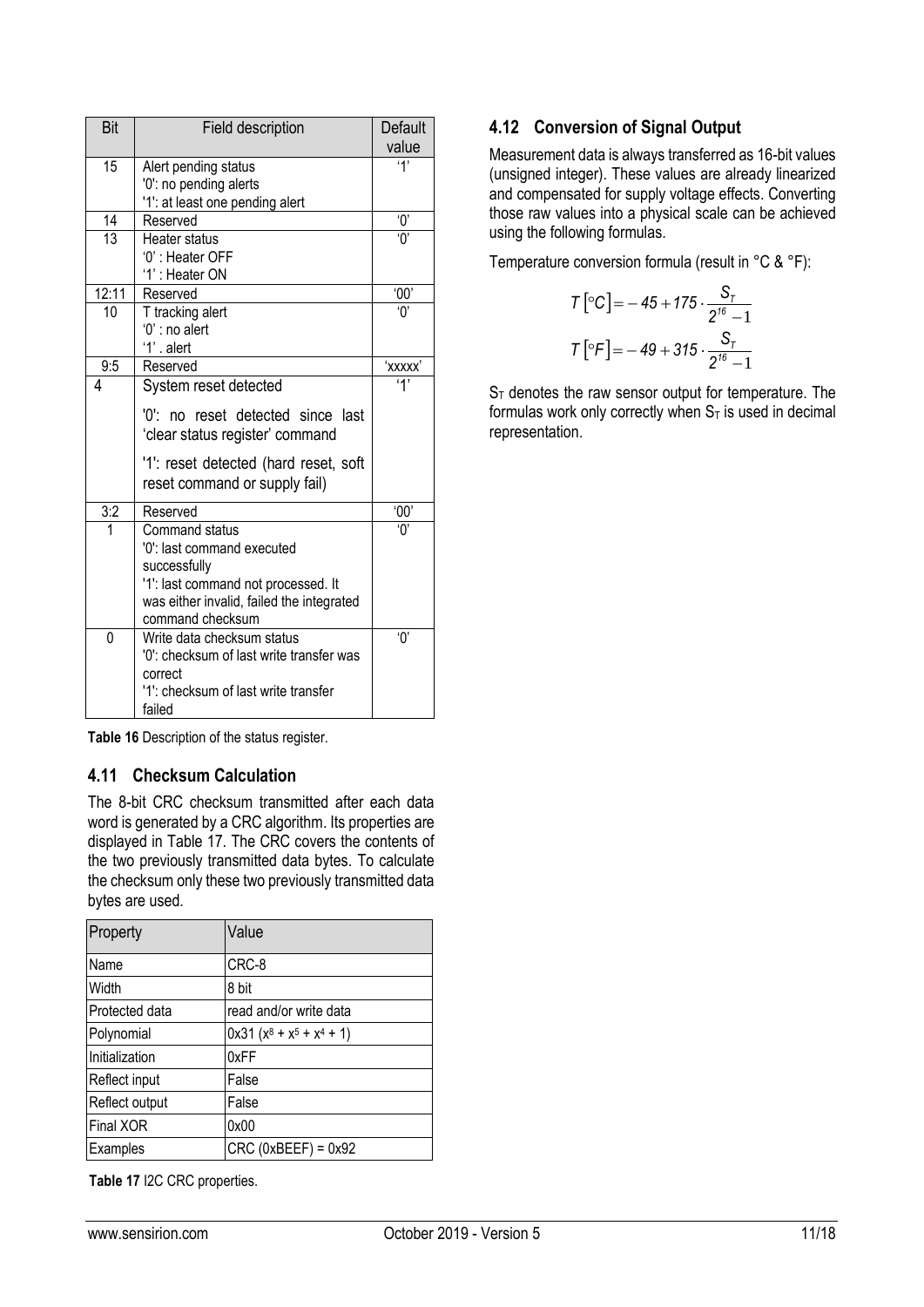|  | 4.13 Communication Timing |  |  |
|--|---------------------------|--|--|
|--|---------------------------|--|--|

| Parameter                                            | Symbol              | Conditions                                               | Min.                | Typ.                     | Max.                | <b>Units</b> | Comments          |
|------------------------------------------------------|---------------------|----------------------------------------------------------|---------------------|--------------------------|---------------------|--------------|-------------------|
| SCL clock frequency                                  | $f_{\rm SCL}$       |                                                          | $\Omega$            |                          | 1000                | kHz          |                   |
| Hold time (repeated) START<br>condition              | thd:STA             | After this period, the first<br>clock pulse is generated | 0.24                |                          |                     | μs           |                   |
| LOW period of the SCL<br>clock                       | t <sub>LOW</sub>    |                                                          | 0.53                | $\blacksquare$           |                     | μs           |                   |
| HIGH period of the SCL<br>clock                      | t <sub>HIGH</sub>   |                                                          | 0.26                |                          |                     | μs           |                   |
|                                                      |                     |                                                          | $\Omega$            | $\blacksquare$           | 250                 | ns           | Transmitting data |
| SDA hold time                                        | <b>t</b> HD:DAT     |                                                          | $\Omega$            | $\overline{\phantom{0}}$ |                     | ns           | Receiving data    |
| SDA set-up time                                      | tsu;dat             |                                                          | 100                 | ٠                        |                     | ns           |                   |
| SCL/SDA rise time                                    | t <sub>R</sub>      |                                                          |                     | ٠                        | 300                 | ns           |                   |
| SCL/SDA fall time                                    | tF                  |                                                          |                     |                          | 300                 | ns           |                   |
| SDA valid time                                       | t <sub>VD:DAT</sub> |                                                          |                     | ٠                        | 0.9                 | μs           |                   |
| Set-up time for a repeated<br><b>START</b> condition | $t_{\text{SU;STA}}$ |                                                          | 0.26                | $\blacksquare$           |                     | μs           |                   |
| Set-up time for STOP<br>condition                    | tsu:sto             |                                                          | 0.26                | $\blacksquare$           |                     | μs           |                   |
| Capacitive load on bus line                          | <b>CB</b>           |                                                          |                     | $\blacksquare$           | 400                 | pF           |                   |
| Low level input voltage                              | VIL                 |                                                          | 0                   | $\blacksquare$           | 0.3xV <sub>DD</sub> | V            |                   |
| High level input voltage                             | V <sub>IH</sub>     |                                                          | 0.7xV <sub>DD</sub> | $\blacksquare$           | 1xV <sub>DD</sub>   | V            |                   |
| Low level output voltage                             | $V_{OL}$            | 3 mA sink current                                        |                     | ٠                        | 0.4                 | V            |                   |

<span id="page-11-0"></span>Table 18 Timing specifications for I2C communication, valid for T=-40°C ... 125°C and V<sub>DD,min</sub> ... V<sub>DD, max</sub>. The nomenclature above is according to the I2C specification (UM10204, Rev. 6, April 4, 2014).



**Figure 6** Timing diagram for digital input/output pads. SDA directions are seen from the sensor. Bold SDA lines are controlled by the sensor, plain SDA lines are controlled by the micro-controller. Note that SDA valid read time is triggered by falling edge of preceding toggle.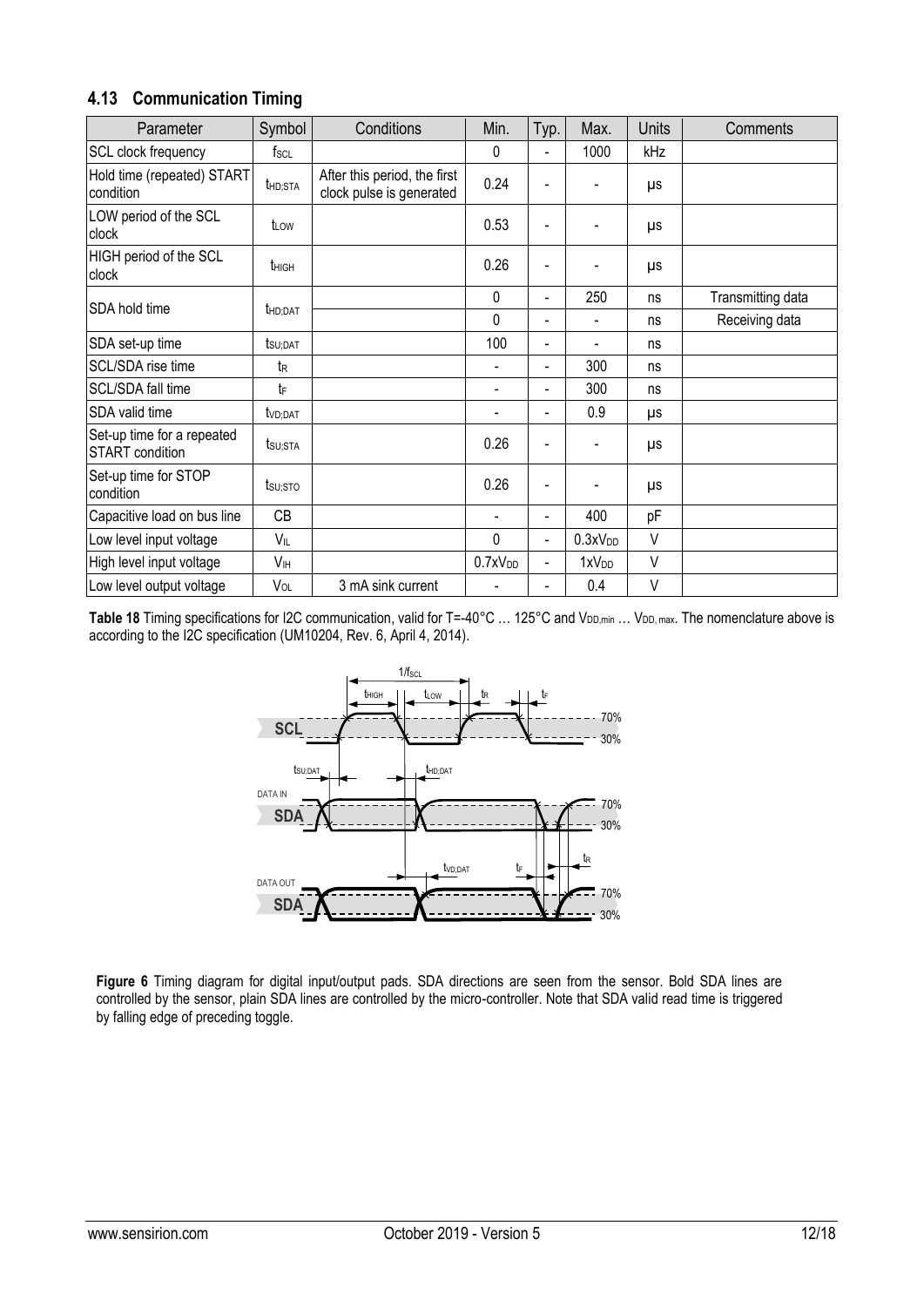# <span id="page-12-0"></span>**5 Packaging**

STS3x-DIS sensors are provided in a *dual flat no leads* (DFN) package.

The sensor chip is made of silicon and is mounted to a lead frame. The latter is made of Cu plated with Ni/Pd/Au. Chip and lead frame are overmolded by an epoxy-based mold compound leaving the central die pad and I/O pins exposed for mechanical and electrical connection. Please note that the side walls of the sensor are diced and therefore these diced lead frame surfaces are not covered with the respective plating.

The package follows JEDEC publication 95, design registration 4.20, small scale plastic quad and dual inline, square and rectangular, No-LEAD packages (with optional thermal enhancements) small scale (QFN/SON), Issue D.01, September 2009.

STS3x-DIS has a Moisture Sensitivity Level (MSL) of 1, according to IPC/JEDEC J-STD-020. At the same time, it is recommended to further process the sensors within 1 year after date of delivery.

# **5.1 Traceability**

All STS3x-DIS sensors are laser marked for easy identification and traceability. The marking on the sensor top side consists of a pin-1 indicator and two lines of text.

The top line consists of the pin-1 indicator which is located in the top left corner and the product name. The small letter x stands for the accuracy class.

The bottom line consists of 6 letters. The first two digits XY (=DI) describe the output mode. The third letter (A) represents the manufacturing year  $(4 = 2014, 5 = 2015,$ etc). The last three digits (BCD) represent an alphanumeric tracking code. That code can be decoded by Sensirion only and allows for tracking on batch level through production, calibration and testing – and will be provided upon justified request.

If viewed from below pin 1 is indicated by triangular shaped cut in the otherwise rectangular die pad. The dimensions of the triangular cut are shown in [Figure 8](#page-13-0) through the labels T1 & T2.



**Figure 7** Top view of the STS3x-DIS illustrating the laser marking.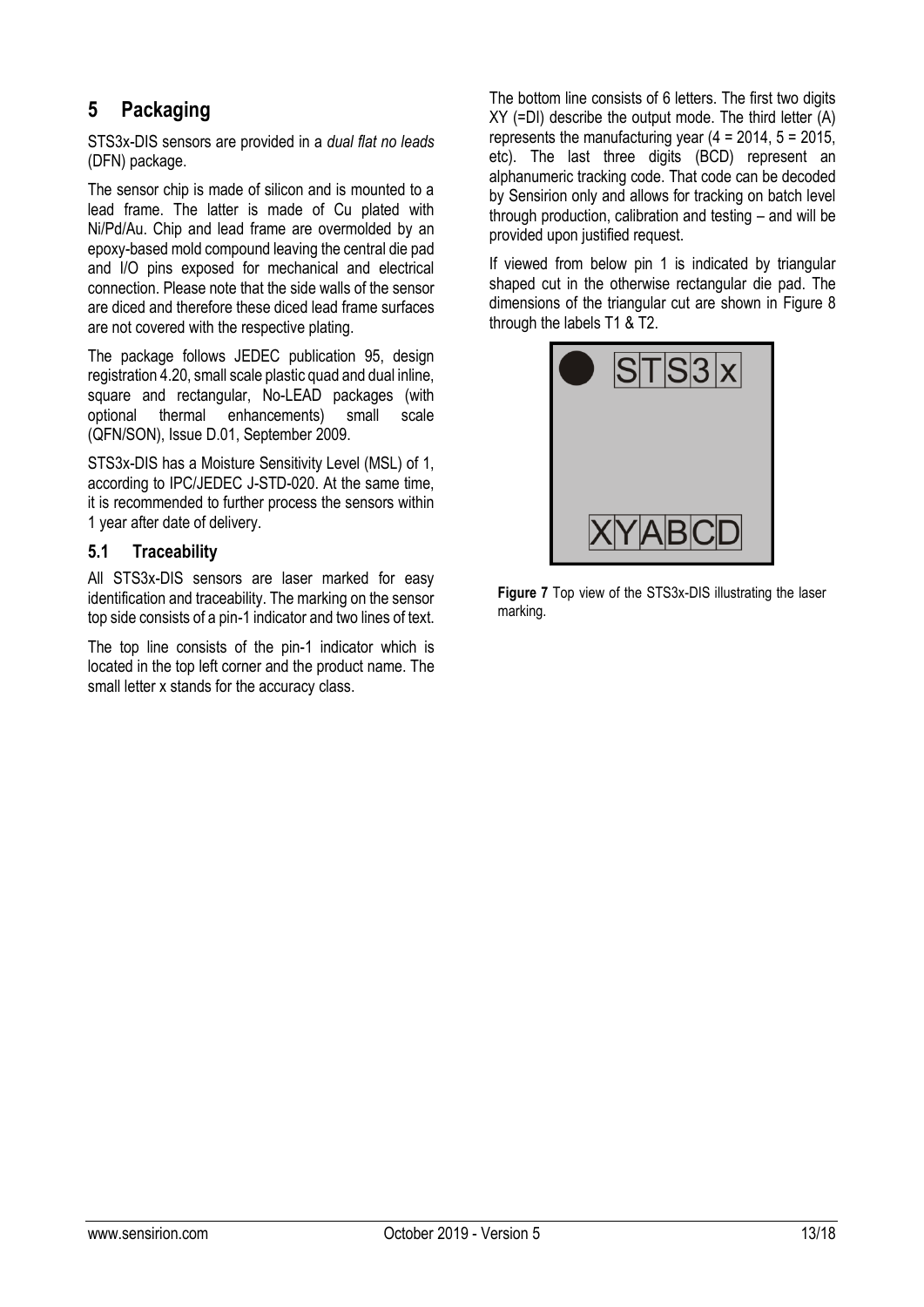# **5.2 Package Outline**



<span id="page-13-0"></span>**Figure 8** Dimensional drawing of STS3x-DIS sensor package

| Parameter          | Symbol         | Min                          | Nom.           | Max                      |    | Units Comments                  |
|--------------------|----------------|------------------------------|----------------|--------------------------|----|---------------------------------|
| Package height     | A              | 0.8                          | 0.9            |                          | mm |                                 |
| Leadframe height   | A <sub>3</sub> |                              | 0.2            | -                        | mm |                                 |
| Pad width          | b              | 0.2                          | 0.25           | 0.3                      | mm |                                 |
| Package width      | D              | 2.4                          | 2.5            | 2.6                      | mm |                                 |
| Center pad length  | D <sub>2</sub> |                              | 1.1            | 1.2                      | mm |                                 |
| Package length     | E              | 2.4                          | 2.5            | 2.6                      | mm |                                 |
| Center pad width   | E <sub>2</sub> | 1.7                          | 1.8            | 1.9                      | mm |                                 |
| Pad pitch          | e              | $\overline{\phantom{a}}$     | 0.5            | $\overline{\phantom{a}}$ | mm |                                 |
| Pad length         |                | 0.25                         | 0.35           | 0.45                     | mm |                                 |
| Center pad marking | T1xT2          | $\qquad \qquad \blacksquare$ | $0.3x45^\circ$ | $\blacksquare$           | mm | indicates the position of pin 1 |

<span id="page-13-1"></span>**Table 19** Package outline.

#### **5.3 Land Pattern**

[Figure 9](#page-14-1) shows the land pattern. The land pattern is understood to be the open metal areas on the PCB, onto which the DFN pads are soldered.

The solder mask is understood to be the insulating layer on top of the PCB covering the copper traces. It is recommended to design the solder pads as a Non-Solder Mask Defined (NSMD) type. For NSMD pads, the solder mask opening should provide a 60 μm to 75 μm design clearance between any copper pad and solder mask. As the pad pitch is only 0.5 mm we recommend to have one solder mask opening for all 4 I/O pads on one side.

For solder paste printing it is recommended to use a laser-cut, stainless steel stencil with electro-polished trapezoidal walls and with 0.1 or 0.125 mm stencil thickness. The length of the stencil apertures for the I/O pads should be the same as the PCB pads. However, the position of the stencil apertures should have an offset of 0.1 mm away from the center of the package. The die pad aperture should cover about 70 % – 90 % of the die pad area –thus it should have a size of about 0.9 mm x 1.6 mm.

For information on the soldering process and further recommendation on the assembly process please consult the Application Note SHTxx STSxx Assembly of SMD Packages , which can be found on the Sensirion webpage.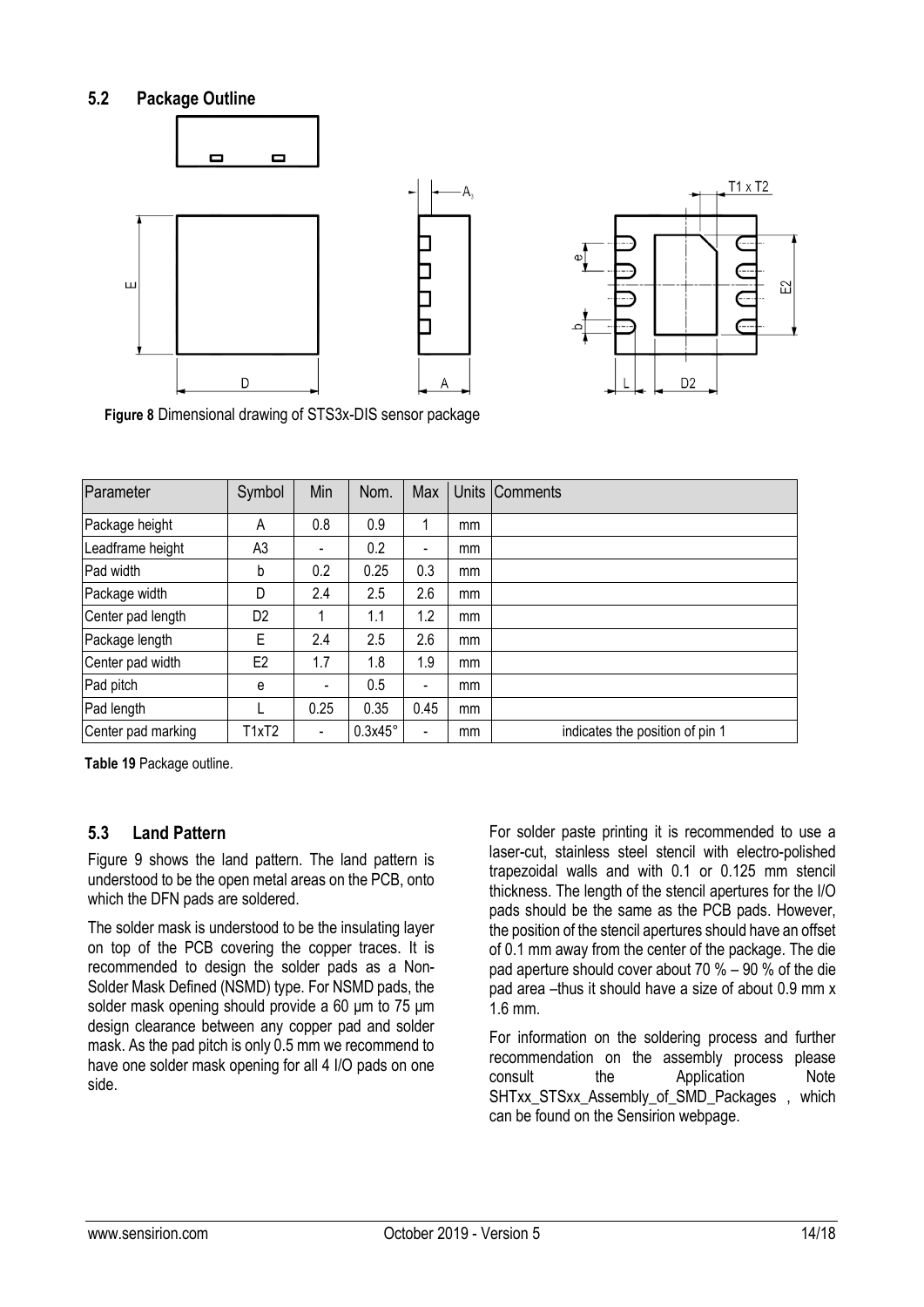Recommended Land Pattern **Recommended Stencil Aperture** 



<span id="page-14-1"></span>**Figure 9** Recommended metal land pattern (left) and stencil apertures (right) for the STS3x-DIS. The dashed lines represent the outer dimension of the DFN package. The PCB pads (left) and stencil apertures (right) are indicated through the shaded areas.



**Figure 10** Technical drawing of the packaging tape with sensor orientation in tape. Header tape is to the right and trailer tape to the left on this drawing. Dimensions are given in millimeters.

# <span id="page-14-0"></span>**6 Shipping Package**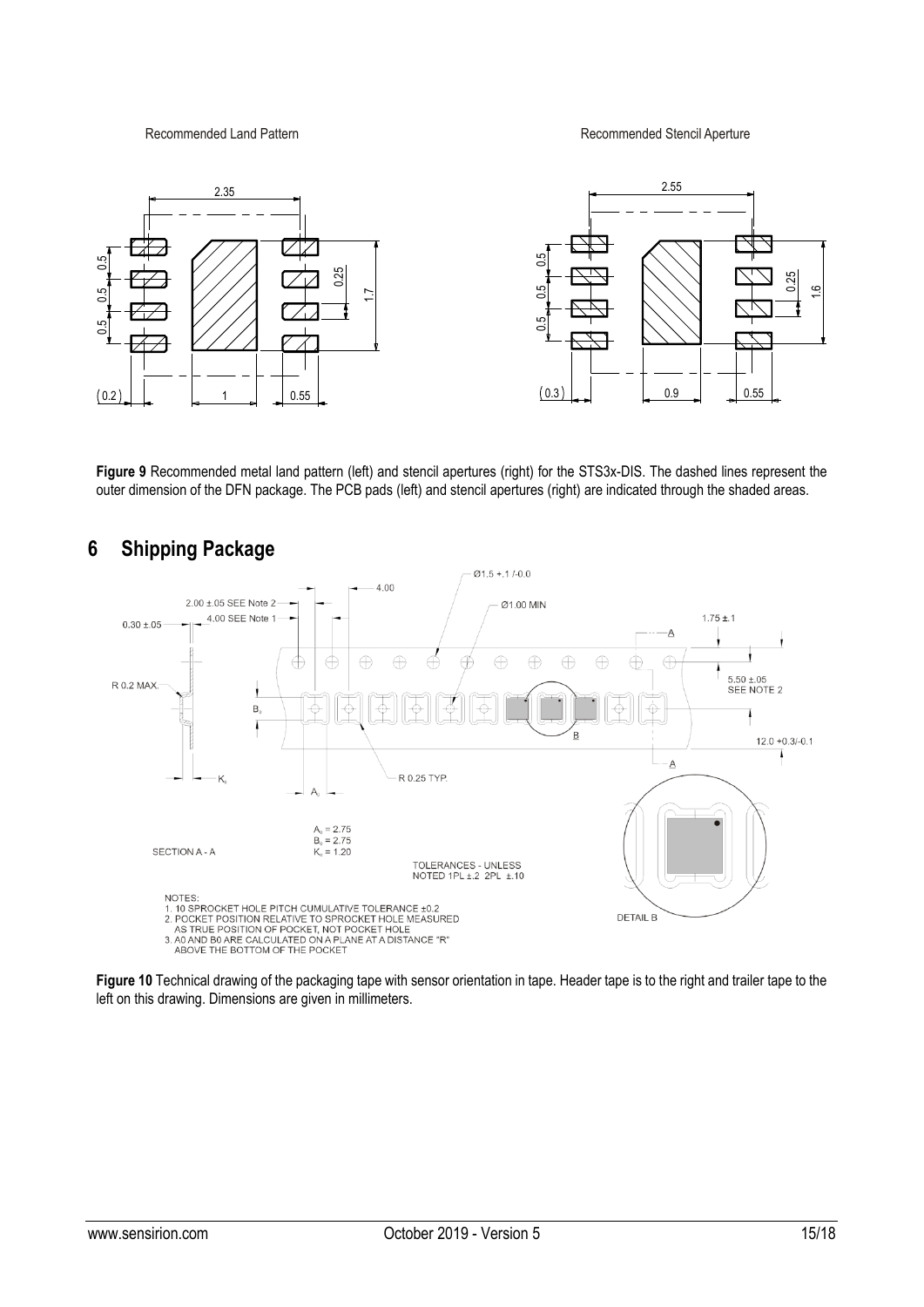# <span id="page-15-0"></span>**7 Quality**

Qualification of the STS3x-DIS is performed based on the JEDEC JESD47 qualification test method.

# **7.1 Material Contents**

The device is fully RoHS and WEEE compliant, e.g. free of Pb, Cd, and Hg.

# <span id="page-15-1"></span>**8 Ordering Information**

The STS3x-DIS can be ordered in tape and reel packaging with different sizes, see [Table 20.](#page-15-3) The reels are sealed into antistatic ESD bags. The document "SHT3x\_STS3x shipping package" that shows the

details about the shipping package is available upon request.

**SENSIRION** THE SENSOR COMPANY

| Name             | Quantity | <b>Order Number</b> |
|------------------|----------|---------------------|
| STS30-DIS-2.5kS  | 2500     | 1-101415-01         |
| STS30-DIS-10kS   | 10000    | 1-101414-01         |
| STS31-DIS-2.5kS  | 2500     | 1-101416-01         |
| STS31-DIS-10kS   | 10000    | 1-101417-01         |
| STS35-DIS-B2.5KS | 2500     | 1-101673-01         |
| STS35-DIS-B10KS  | 10000    | 1-101672-01         |

<span id="page-15-3"></span>**Table 20** STS3x-DIS ordering options.

# <span id="page-15-2"></span>**9 Further Information**

For more in-depth information on the STS3x-DIS and its application please consult the following documents:

| Document Name                           | Description                                                                       | Source                                                                                                                    |  |  |
|-----------------------------------------|-----------------------------------------------------------------------------------|---------------------------------------------------------------------------------------------------------------------------|--|--|
| SHT3x_STS3x Shipping Package            | Information on Tape, Reel and shipping bags<br>(technical drawing and dimensions) | Available upon request                                                                                                    |  |  |
| SHTxx_STSxx Assembly of SMD<br>Packages | Assembly Guide (Soldering Instructions)                                           | Available for download at the Sensirion<br>temperature sensors download center:<br>www.sensirion.com/temperature-download |  |  |
| SHTxx_STSxx Design Guide                | Design guidelines for designing STSxx<br>temperature sensors into applications    | Available for download at the Sensirion<br>temperature sensors download center:<br>www.sensirion.com/temperature-download |  |  |

**Table 21** Documents containing further information relevant for the STS3x-DIS.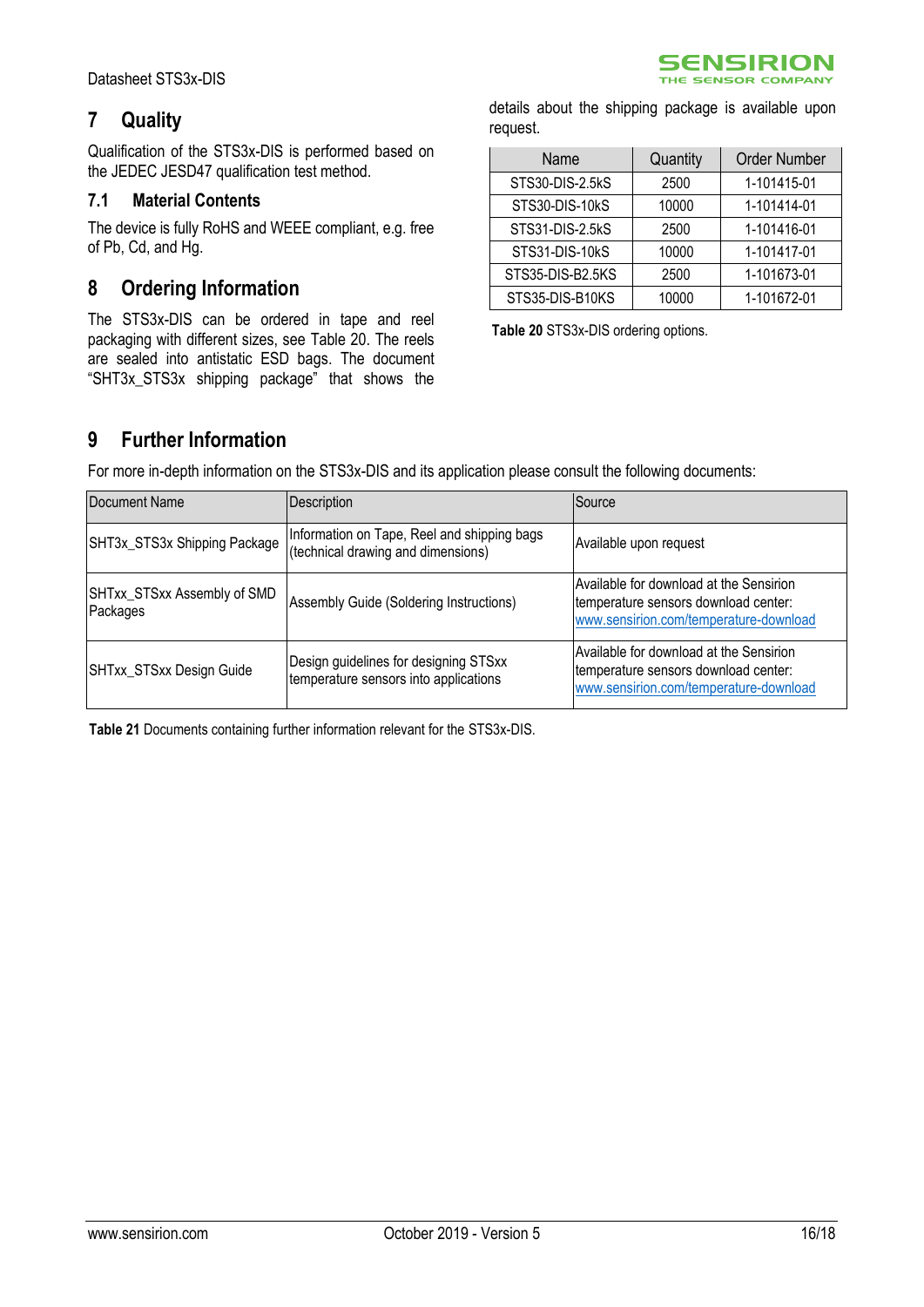# **Revision History**

| Date          | Version        | Page(s)        | Changes                                                                                                                                                             |
|---------------|----------------|----------------|---------------------------------------------------------------------------------------------------------------------------------------------------------------------|
| November 2016 | $\mathbf 1$    |                | Initial release                                                                                                                                                     |
| November 2017 | $\overline{2}$ | $\overline{2}$ | Updated Table 1                                                                                                                                                     |
|               |                | 2              | Improved repeatability                                                                                                                                              |
|               |                | 3              | Improved accuracy specifications                                                                                                                                    |
|               |                | 4              | Updated Table 2                                                                                                                                                     |
|               |                | 5              | <b>Updated Table 3</b>                                                                                                                                              |
|               |                | 6              | Updated Table 5 and description of pin assignment                                                                                                                   |
|               |                | 9              | Updated Section 4.7                                                                                                                                                 |
|               |                | 12             | Updated Table 18                                                                                                                                                    |
|               |                | 14             | Updated Table 19                                                                                                                                                    |
|               |                | 15             | Updated Figure 9                                                                                                                                                    |
|               |                | 16             | Updated ordering information in Table 20                                                                                                                            |
| March 2018    | 3              | 4              | Updated Table 2                                                                                                                                                     |
|               |                | 6              | Updated Table 5                                                                                                                                                     |
|               |                | 7              | Introduced "After sending a command to the sensor a minimal waiting time of<br>1ms is needed before another command can be received by the sensor" in<br>section 4. |
|               |                | 9              | Changed "20µs" to "1ms" in section 4.7                                                                                                                              |
|               |                | 10             | Updated explanation of the heater in section 4.9                                                                                                                    |
|               |                | 12             | Updated Table 18                                                                                                                                                    |
|               |                | 7              | Section 4.1 removed "The stop condition is optional."                                                                                                               |
|               |                | all            | Typo correction & reformatting, etc.                                                                                                                                |
| May 2019      | 4              | 1, 2           | Included NIST traceability information                                                                                                                              |
| October 2019  | 5              | 16             | Updated qualification method in section 7                                                                                                                           |